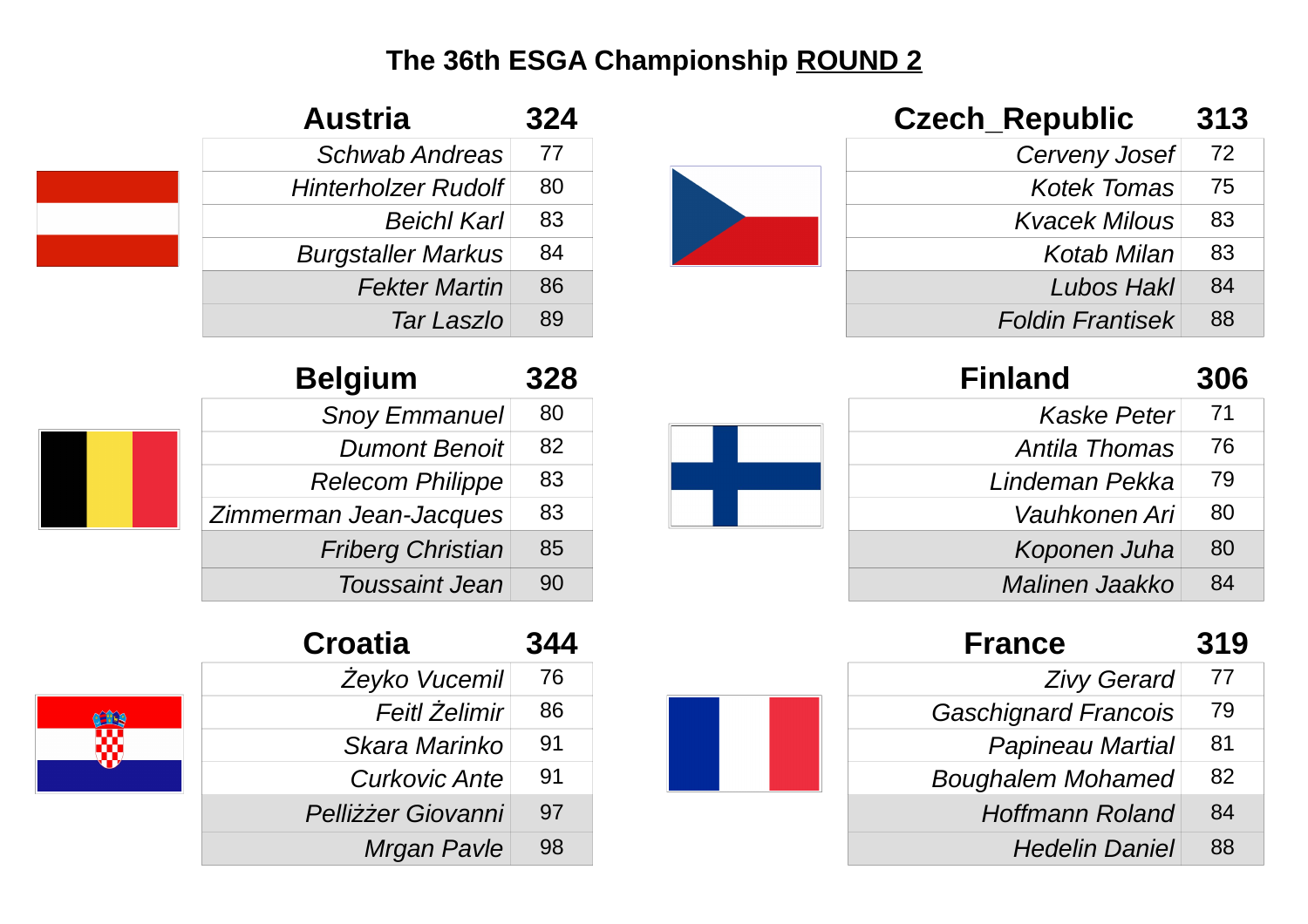H

| <b>Iceland</b>                | 308 |
|-------------------------------|-----|
| <b>Gretarsson Gauti</b>       | 76  |
| <b>Thorisson Gunnar Pall</b>  | 77  |
| <b>Adalsteinsson Sigurdur</b> | 77  |
| <b>Gretarsson Karl</b>        | 78  |
| Kristjansson Gudlaugur        | 89  |
| <b>Sigurdsson Hordur</b>      | 90  |

| <b>Italy</b>      | 298 |
|-------------------|-----|
| Fea Alessandro    | 69  |
| Sartori Lorenzo   | 71  |
| Castellini Cesare | 78  |
| Sita Vincenzo     | 80  |
| Vento Loris       | 80  |
| Scavini Martino   | 81  |

| 76<br><b>Sluiter Jart</b><br>77<br>Roels Guus<br>79<br>Van Heek Pem<br>83<br>Jansen Henk<br>84<br><b>Kerckhoff Just</b><br>85<br><b>Croockewit Pieter</b> | <b>Netherlands</b> | 315 |
|-----------------------------------------------------------------------------------------------------------------------------------------------------------|--------------------|-----|
|                                                                                                                                                           |                    |     |
|                                                                                                                                                           |                    |     |
|                                                                                                                                                           |                    |     |
|                                                                                                                                                           |                    |     |
|                                                                                                                                                           |                    |     |
|                                                                                                                                                           |                    |     |

| <b>Germany</b>       | 324 |
|----------------------|-----|
| <b>Tiffert Achim</b> | 76  |
| Gutmann Habig        | 79  |
| <b>Esmarch Ove</b>   | 83  |
| Lothar Niklas        | 86  |
| <b>Reuber Joseph</b> | 86  |
| Daube Kai            | 88  |

| <b>Greece</b>                 | 347 |
|-------------------------------|-----|
| <b>Sgouros Theodoros</b>      | 80  |
| <b>Gerostathopoulos Nicos</b> | 86  |
| <b>Fotiadis Constadinos</b>   | 87  |
| <b>Pothos George</b>          | 94  |
| <b>Moysidis George</b>        | 94  |
| <b>Tsougias Panteleimon</b>   | 96  |

| <b>Hungary</b>        | 349 |
|-----------------------|-----|
| <b>Kovacs Titusz</b>  | 81  |
| <b>Horuath Joseph</b> | 85  |
| Darazs Attila         | 88  |
| <b>Horuath Petter</b> | 95  |
| <b>Takacs Janos</b>   | 97  |
| <b>Gratzl Ferenc</b>  | 98  |

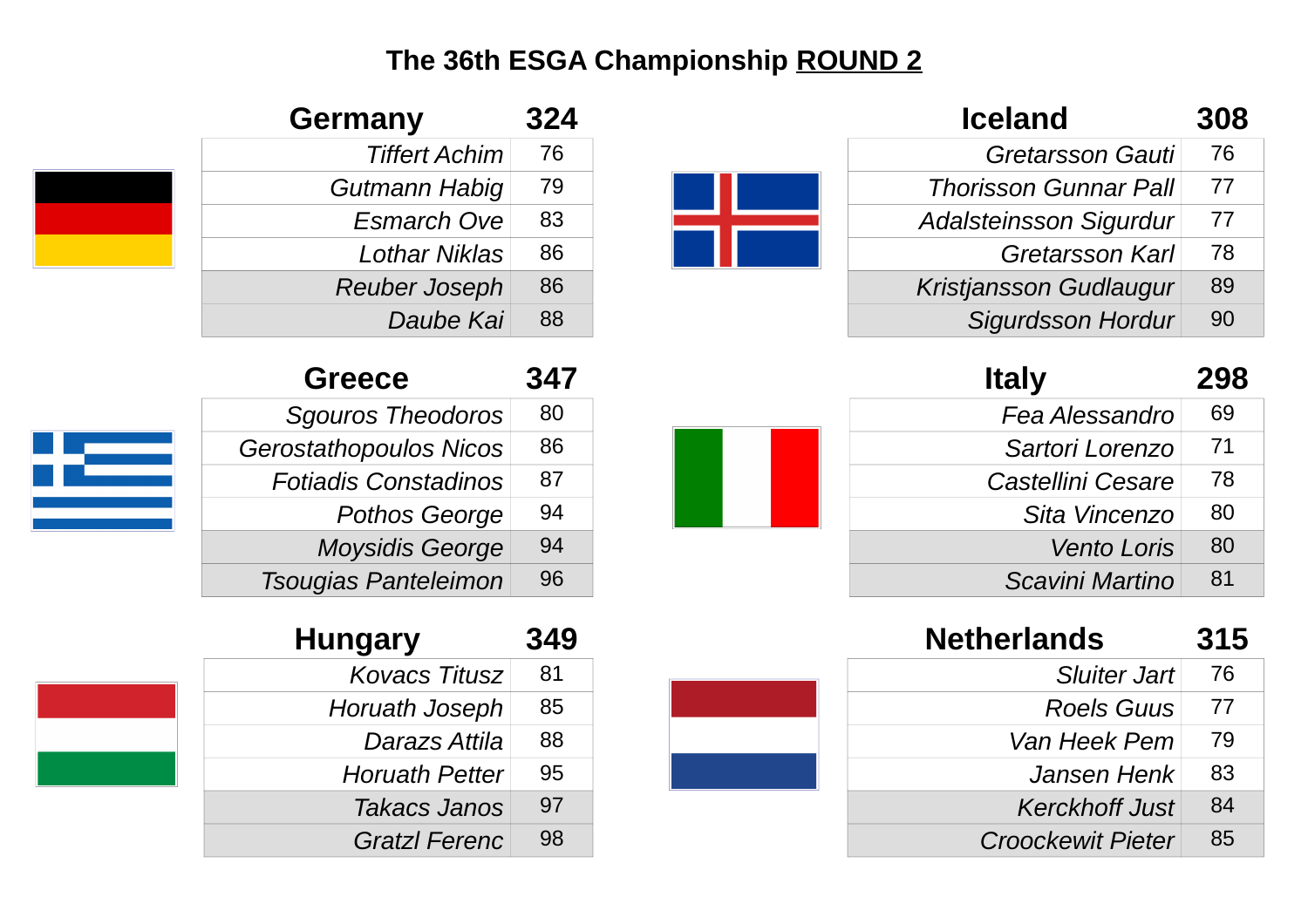| <b>Slovakia</b>       | 326 |
|-----------------------|-----|
| <b>Zenuch Michal</b>  | 79  |
| Maros Viliam          | 81  |
| Hruska Jozef          | 82  |
| Valicek Ladislav      | 84  |
| Fecko Jozef           | 88  |
| <b>Skorec Bohumil</b> | 90  |

| <b>Slovenia</b>       | 345 |
|-----------------------|-----|
| Pavlic Jernej         | 79  |
| Gojcic Franc          | 87  |
| <b>Bencina Janez</b>  | 89  |
| Lavric Silvo          | 90  |
| <b>Mohoric Viktor</b> | 96  |
|                       |     |

| <b>Spain</b>                  | 310 |
|-------------------------------|-----|
| <b>Tinture Juan Carlos</b>    | 75  |
| Larrazabal Gustavo            | 78  |
| <b>Canomanuel Rafael</b>      | 78  |
| Moreno Francisco              | 79  |
| Dasi Vincente                 | 81  |
| <b>Estebanel Jose Antonio</b> | 85  |



| $\left  \mathbb{Z} \right $ |  |
|-----------------------------|--|
|                             |  |

| <b>Norway</b>              | <b>318</b> |
|----------------------------|------------|
| <b>Gronningsaeter Nils</b> | 78         |
| <b>Kristensen Tom</b>      | 79         |
| Andersen Jan               | 80         |
| Hjort Ola                  | 81         |
| <b>Boyesen Roger</b>       | 88         |
| <b>Andersen Tom Ole</b>    | 89         |

| Morański Jan              | 89  |
|---------------------------|-----|
| <b>Portugal</b>           | 332 |
| <b>Juster Steve</b>       | 77  |
| <b>Poucochinho Carlos</b> | 81  |
| Juliao Francisco          | 83  |
| Cabo Gregorio             | 91  |
| Cruz Marinho              | qΔ  |

**Pelado Carlos** 95

**Poland 325**

*Sokołowski Lech* 79

*Konopka Henryk* 83

*Wierciński Antoni* 83

**Skręta Jarek** 86

*Mills Errol* 80